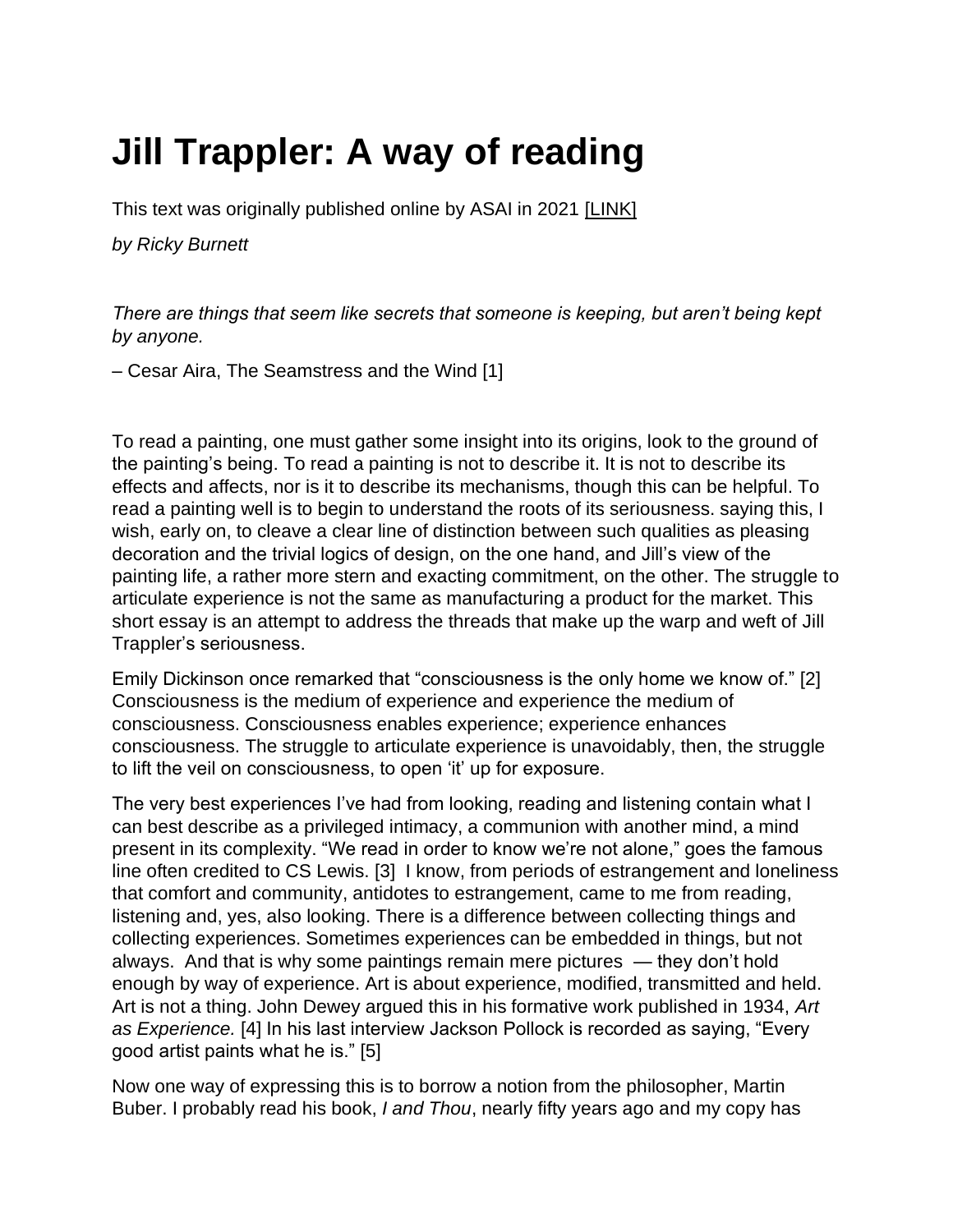long since vanished from my shelves, so what I'm about to suggest should be understood to be only tenuously connected to Buberwith no blame placed at his door. [6]

As I recall, his basic thesis had to do with relationships, for example, the I/It and the I/Thou. The "It" would, I suspect, refer to the perceptual world, the world experienced as a world of things. And the "Thou," in turn, would refer to the world experienced as instances of consciousness. It is one thing to see a painting but quite another to see the consciousness that made it, to see the spirit animating matter, to see and sense *presence*.

"Contact of the most intimate sort is what poetry can accomplish. Poems do not endure as objects but presences," wrote American poet, Louise Gluck. [7]

This notion, *presence,* might be applied to painting in general, though it applies especially well to what is most commonly referred to as abstraction, painting whose intention is to *be* rather than to *say*. *Presence* holds. *Presence* has no case to make, it has no aim, no wish to persuade, no desire to subvert and no wish to proclaim. *Presence* has but one goal and that is to establish itself.

In so doing, *presence* doesn't easily lend itself to dissection and unpacking. And *presence* should never be subject to 'interrogation.' This last is a hard and brutal word. It presupposes that something is defiantly withheld and that this something needs to be prised from its ground by force. The cultural habit of 'interrogating' experiences amounts, I suspect, to a collective paranoia, a distrust of the unfamiliar and even a distrust of something that may be merely difficult to name. Rather than ask of a painting "What is it?" "What does it mean?" and even, "What does it intend?" The better question is, "What does the painting hold?"

Jill Trappler has named one of her paintings *Emerald Calling*. It's an 80 x 141cm oil on canvas. It holds, in presence, the phenomena of *being* and *becoming*. *Being* equals its *presence*, the glow. *Becoming* equals the history of its making, the surface.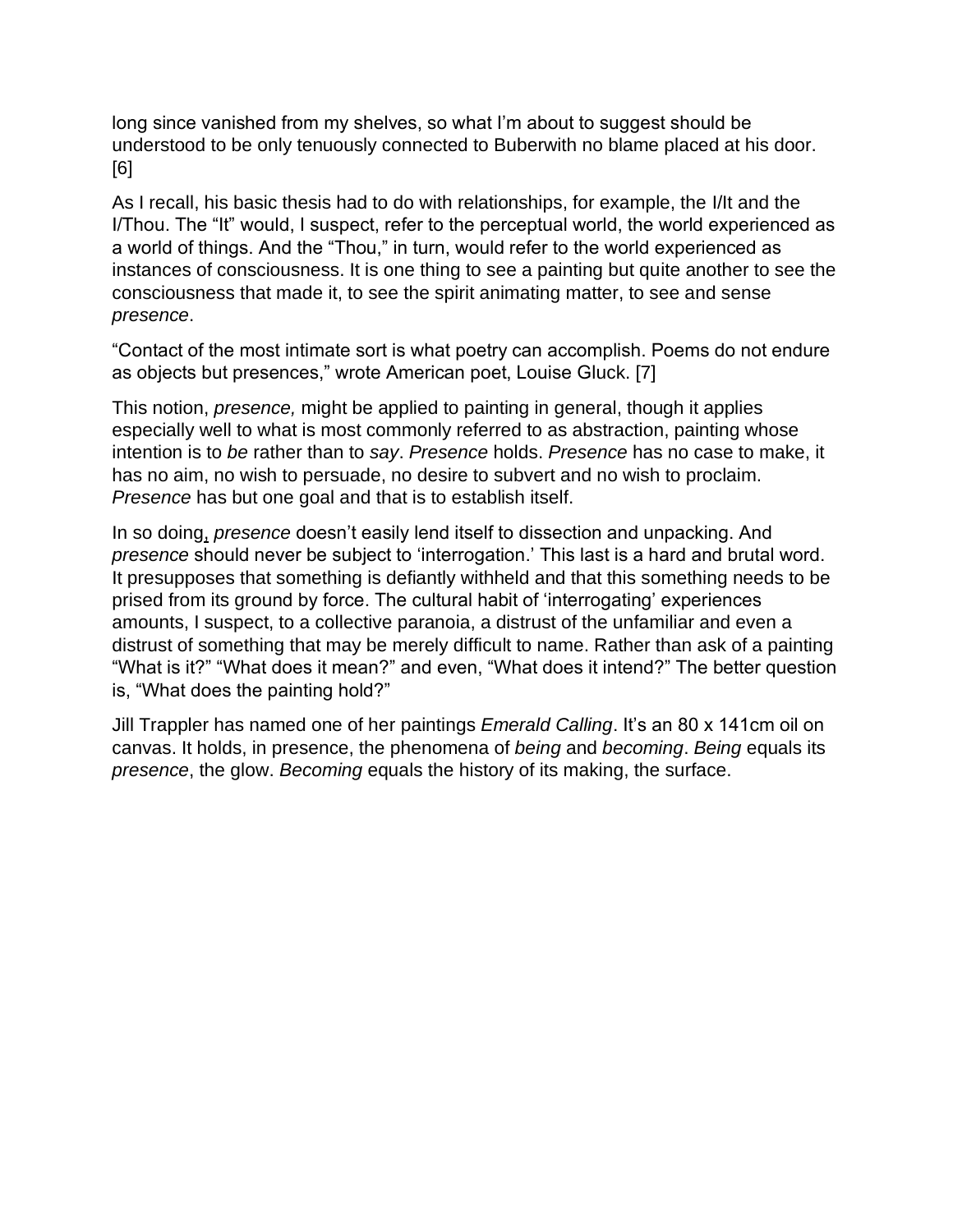

*Emerald Calling*, 2020. oil on canvas, 80 x 141cm, (Photo courtesy of the artist)

In a private correspondence with me, Jill has described the primary quality of her studio work as being "a collaboration." Let's approach her seriousness with this in mind and recognise that the birth of *presence* is the product of a coupling, a coupling of the qualities of Jill's mind with qualities of paint (inert yet malleable). Presence is, then, a love-child. In speaking of collaboration, she is suggesting that both she and the stuff in her hands are in this together, both sharing the gravity of the moment. There is no forcing here, no argumentation, no sense of a manipulative, commanding author, but rather of a gentle coaxing, nurturing engagement. There is little evidence of a will to power. This recognition is a first step towards appreciating a larger and more complex philosophical picture.

Here's a puzzle, a real puzzle, one that has entertained and engaged thinkers of all stripes and convictions for many years. Science has, I believe, formulated some plausible ideas about how, on this planet, many years ago, mineral matter surprised itself into living matter. But we have no particularly convincing idea as to how living matter got ideas. How did we get from being substances to becoming substances with ideas? How did substance come to feel and experience and then come to know that it feels and has experienced? How does stuff have experience? This is the problem of "sentient meat," as Colin McGinn put it. [8]

But, in reverse, this is what good painters do. They apply sentience to paint, then ask the paint to hold it. Stuff so matters to the painter's mind that the painter's mind seeps into matter. Matter then learns, as it were, to stand-in for a *thinkingness* and a *feelingness*. This *thinkingness* and *feelingness* would otherwise not find its way into the world, but remain locked in the narrow, skull-bound space between the ears, were it not for the receptivity of paint. Qualities of consciousness can be said to embed in stuff and,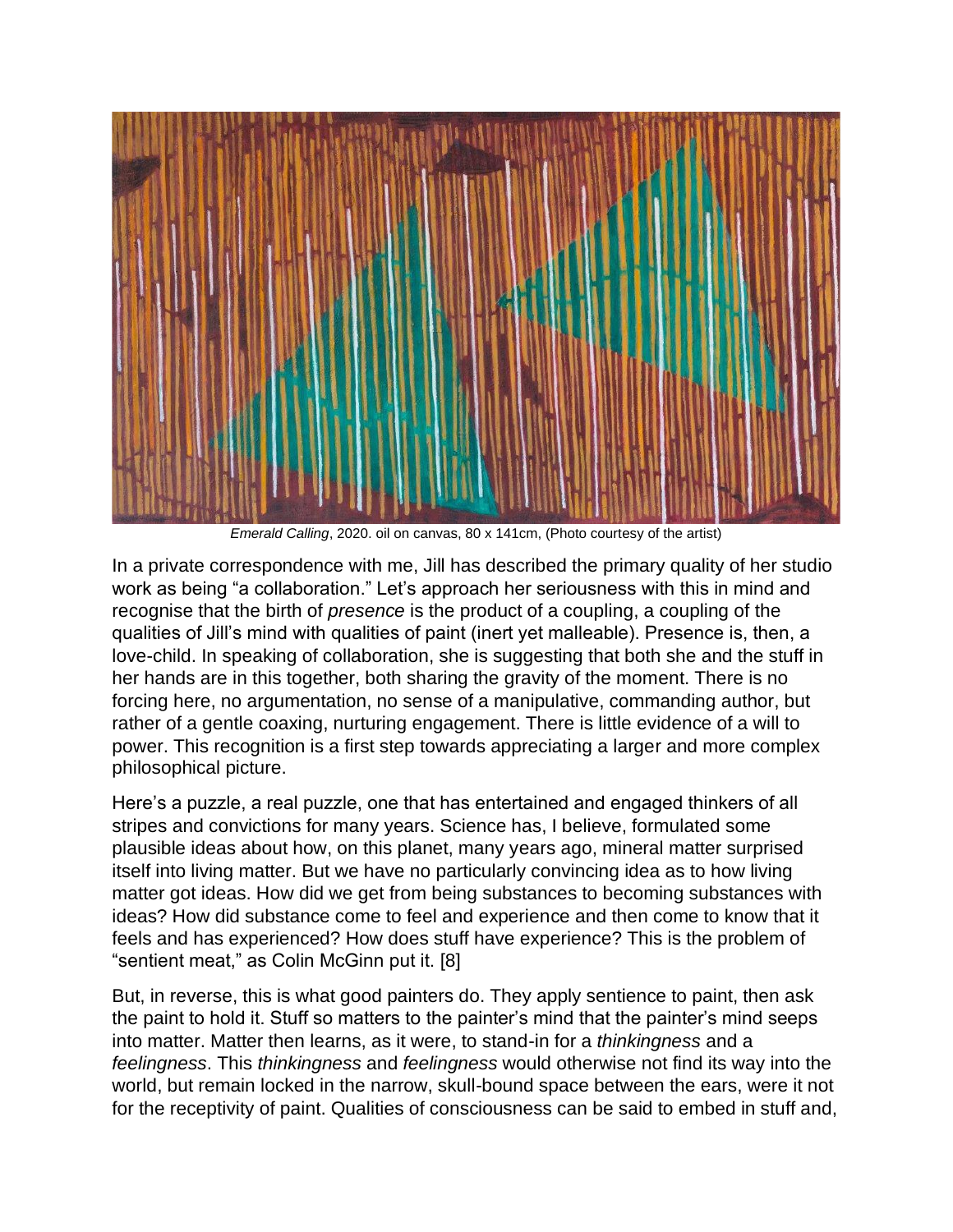thereby, transform this stuff into a simulacrum of mind. If the paint cannot be said to be sentient in itself, and of course it can't, it can, nevertheless, be said to represent sentience. The paint registers and transmits a complex cluster of feelings and values. It stands for a way of thinking. Joseph Brodsky brings a new perspective to this idea of "thinking." Writing on Danilo Kis, Brodsky says this: "It is not so much that the thought is felt but rather that the feeling is thought." [9] Roberto Calasso offers a deeper gloss (sic) on this "thinking" when he says, "But we do not think in words. Or, rather we sometimes think in words. Words are scattered archipelagos, drifting, sporadic. The mind is the sea. To recognise this sea in the mind seems to have become something forbidden." [10] The sense of life in a painting is expressed in the paint and not in the picture.

"When feelings associate a consciousness forms." [11] This is the place of intimacy: the special access point to the complexities of another mind, an opportunity to experience something not normally noticeable, not normally in evidence, not normally available, a most often hidden thing. This hidden thing is a particular pulse of consciousness, a tide or confluence of tides, in the astonishing accident of ourselves.

"Consciousness is the raw sensation of whatever is awake and knows itself alive," as Calasso puts it in his book on the Rig Vedas. [12]

The experience of intimacy, the recognition of the animate sense of the *thou* in the image, is contingent upon *exposure*, an exposure of awakeness and aliveness. This is the painter's calling. Pretence and disguise will not do.

I am not here speaking of the confessional nor am I meaning to speak of admissions of, say, a mea culpa, and so on. I am speaking of an exposure of the self, of what it is like to be conscious or, put better, what it is like to be consciousness, or, as some might put it, what it is like to participate in consciousness. Good paintings reveal how a good mind works, and this otherwise secret mind is not accessible until it is embedded in paint. This is the compulsion and the commitment; to engage in authentic and honest exposure. The best paintings expose the painter: the face of the inner. The external stands for something internal.

"The surface of the wakeful mind trembles without cease, like the surface of the waters. And like the waters it assumes the shapes that press upon it." [13]

In this zone, everything is contingent and conditional, behaviours and outcomes are provisional, until they're not. And thus each painting of quality acquires its inwardness. Stéphane Mallarmé once said, "Every soul (or inwardness) is a rhythmical knot." [14] Calasso suggests that the land of the "rhythmical knots (is) a place where forms are freed from obedience to authority and rest entirely upon themselves." [15]

What is it then that can be said to be knotted or tangled? What kind of things or substances are these, for instance: exposure, silence, Eros, memory, surface, composition, energies, coherence, chance and happenstance, the unknown? Can things like this account for seriousness? Not 'things,' of course, but what then? Maybe, after José Ortega y Gasset, we might consider them circumstances: "Man reaches his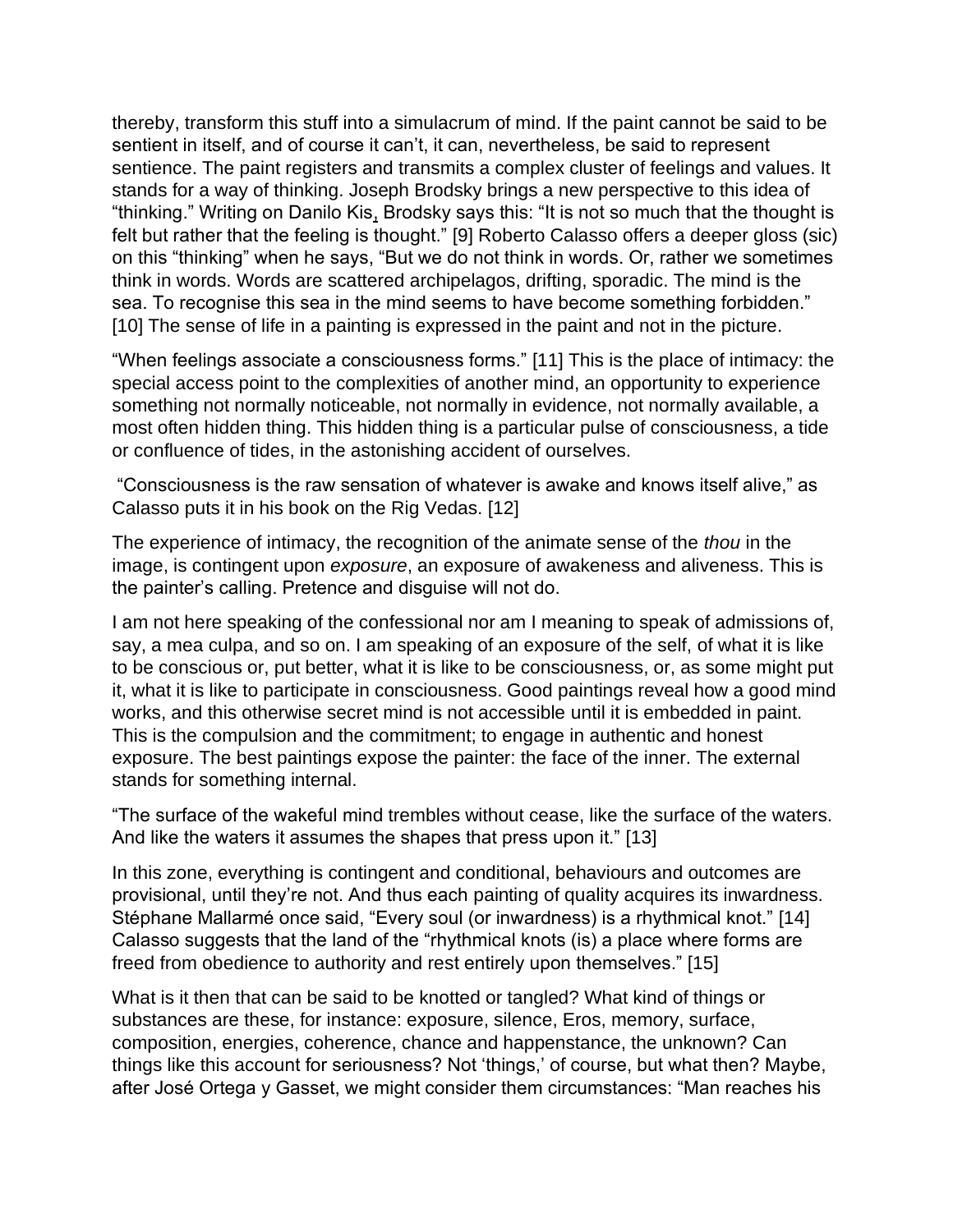full capacity when he acquires complete consciousness of his circumstances. Through them he communicates with the universe." [16] These 'circumstances' are also, and appropriately, abstractions – suitable 'substances' from which abstract paintings can be made, but, if, and only if, the entanglement is honoured, if the rhythms and knots are honoured. The knots must be left unpicked and the rhythms not betrayed. "To seek an answer," says Louise Gluck "is to yearn for the immobile." [17] Seriousness is established in this zone where immobility is anathema.

"The mind loves the unknown," writes poet Charles Simic. "It loves images whose meaning is unknown, since the meaning of the mind itself is unknown." [18] Mary Jacobus, in her book on Cy Twombly, uses this image: "The painting's dream-navel reaches down into the unknown." [19] Poet Jane Hirshfield has this to say: "Art makes encounter with the uncertain, a thing to be sought." [20] Why should this be? Well, one answer, somewhat prosaically if succinctly put, is given by Robert Frost, "No surprise for the poet no surprise for the reader." [21] The imagery here is all to do with lifting the veil. The stress is on discovery, or uncovery, if you will. Presence is searched for and the making is the search. The making is entertaining uncertainty and is not production. Jane Hirshfield again: "There is no place of true paradise, no place of true completion that does not include within its walls the unknown." [22]

The 'unknown' makes its presence felt in the studio by virtue of the sustained reappearance of the question *what if…? What if I change my plan, or this tone, or this gesture, what if I take this detour?* Without the *what if…?* a comfortable repetition takes hold and habit creeps in. As someone said somewhere, habit is a form of failure.

If Pollock is right in saying that "every good artist paints what he is," then we might begin to see that the quest for honest exposure and the entertainment of the unknown would constitute a very special kind of learning. A process through which one might acquire some understandings about the parts of oneself that resonate and collaborate together or, perhaps more usefully, understand those behaviours that hamper and hinder, one's very own self-made booby-traps. Louise Gluck has this to say: "Learning (of) the sort I mean … has to do with license, absorption, momentum, and is unlike the repetitions of mimicry which are mechanical and stationary and which lead nowhere." Further on, she continues, "My definition of learning depends upon seeing a difference between that appetite for change and the process of anxious duplication." [23]

So far we've tangled mind and matter with exposure and the unknown (an antidote to 'anxious duplication'). What flavours are added when we invite in some of the other circumstances, like, silence, Eros, surface and memory?

The old cliché that every picture tells a story is true, though not true in the way, I believe, it is commonly understood. Every picture tells a story, yes, but it tells the story of itself, the story of its becoming. Paint, especially oil paint, holds and retains in the sense of having absorbed. Rembrandt's paint on Rembrandt's painted nose is as alive to my eye today as it was to Rembrandt's eye several hundred years ago. The moment of Rembrandt's touch, his certainty and his hesitations, his subtleties of wrist, are as present for me or for you now, as much as they were for him as he painted it.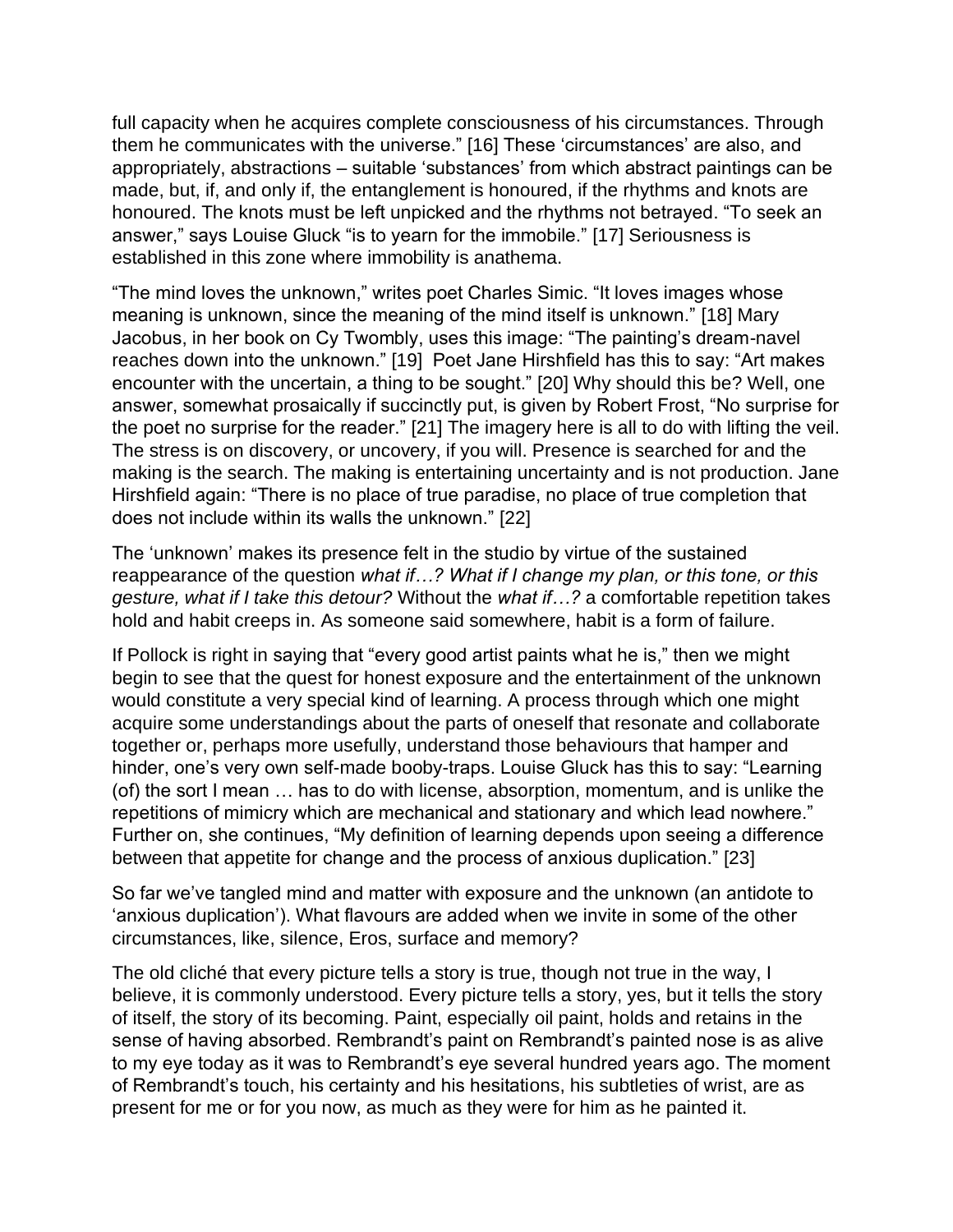Brodsky has this to say: "Unlike prose, poetry doesn't so much express an emotion as absorb it linguistically." [24] So too, by my lights, does paint absorb and make available again and again a bouquet of feeling and sensation. The word *surface* better expresses this capacity than texture. Texture merely tickles the fingers, but surface has tension, it "forces form," to use Jean Luc Nancy's phrase, "to touch itself." [25] Surface embodies time, it reflects and exists in the aura of time. The surface of paint is a medium of recall.

In *Mr Palomar*, Italo Calvino has the eponymous Mr Palomar speculating amongst other things on what it might be like to see the roofs of Rome as though a bird.

Looking out and down from his terrace in Rome he sees the complex of roofs, alleys, roads, domes, sculptures, mansions, hovels and thinks: Nothing of this can be seen by one who moves on his feet or on his wheels over the city pavements. And, inversely, from up here you have the impression that the true crust of the earth is this, uneven but compact, even if furrowed by gaps whose depth cannot be known, chasms or pits or craters whose edges seem in perspective to overlap like the scales of a pine cone, and it never even occurs to you to wonder what is hidden in their depth, because the panorama of the surface is already so vast and rich and various that it more than suffices to saturate the mind with information and meanings.

This is how birds think, or at least this is how Mr Palomar thinks, imagining himself a bird. "It is only after you have come to know the surface of things," he concludes, "that you can venture to seek what is underneath. But the surface of things is inexhaustible. [26]

The surface of things is inexhaustible and, indeed, may even in some circumstances be unsayable. Feeling is often thought in silence. "My hunch has always been," says Charles Simic, "that our deepest experiences are wordless." [27] In *Near the Wild Heart*, Clarice Lispector, muses "How curious that I am unable to say who I am …The moment I try to speak, not only do I fail to express what I feel, but what I feel slowly transforms itself into what I am saying." [28] She fears being misled by her own tongue.

In the third of his letters to a young poet, Rainer Maria Rilke offered this advice: "To let each impression and each embryo of a feeling come to completion, entirely in itself, in the dark, in the inexpressible, the unconscious, beyond the reach of one's own intelligence … this alone is what it means to live as an artist." [29]

"When the heart listens to itself then poetry is born," said Novalis. [30]

Through the years, it has become abundantly clear that Jill is stubbornly defensive of a zone of silence that surrounds her seriousness. The fear, I suspect, is that speech will betray the secret conspiracies and collaborations. That too many names and too many adjectives might fog the process, cause premature closure and betray the private rhythms that silence allows. Eros is betrayed by Psyche's need to identify and, in acting on this need, she woefully corrupts the alchemy of desire. Mary Jacobus, while dealing with Twombly's engagement with Keats's *Ode to Psyche*, says this, "In Keats's myth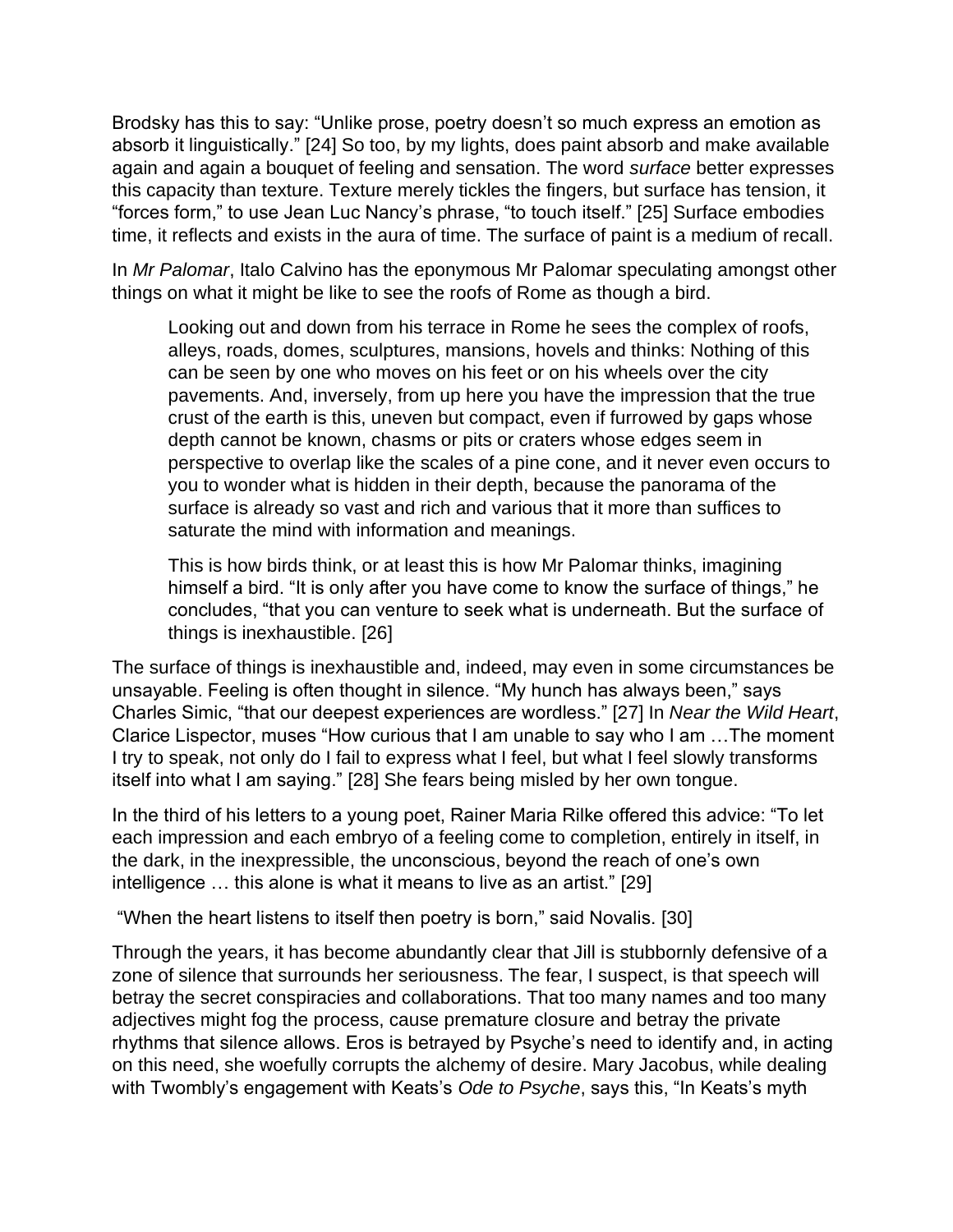Psyche (poetry) inhabits the border between conscious and unconscious, sleep and waking, instinct and language – the place where Eros and meaning come and go unseen." [31]

Jill has referenced these figures, as she wrote to me recently, "When I collaborate in making a painting I seek that third element. In Jungian language it is called the connecting principle, Eros and Psyche. When I am in collaboration with materials and this third element, the work holds purpose and we travel. The connection ends at some point and the work is finished or needs revisiting."

The connection, or connecting principle, is substantiated in the senses and forged in the dark. Think here of the senses in love with themselves and the decisions they take. In love with each other, the senses fondle in the dark, defensively glancing only obliquely at each other's shadow. In this mute conspiracy, a zone of touchings and penetrations, the senses delight in chance discoveries and the excitement for the painter is, *What just happened here? This is new!* In these 'wow' moments, often viscerally felt, mind and body jump for joy, hand in metaphorical hand. "The poem is the development of an exclamation," said Paul Valery. [32] Rhythms of the body and the movements of the mind become, then, one of the many registers of experience. And, as Jane Hirshfield has said, "Our human attention has many ways of engaging." [33]

Chance, accident, and apparent blunder are all part of the painter's toolbox. James Joyce famously wrote in *Ulysses*, "A man of genius makes no mistakes, his errors are volitional and are the portals of discovery." [34]

The implication here is that some agency might be at work: a helping hand, a guiding principle. Further, that in the privacy of the studio, chance may not be chance but destiny, that accident may not be accident, but a willed collision of opportunity with intention, that blunder only a blunder if misread. In the studio, 'getting out of trouble' might well be the most vital of skills. "Creativity," says William Gass, "concerns correct choice." [35]

Many metaphors have been deployed through the ages to characterise the various natures of these agencies, these helping hands. As Jill herself has said, "I talk to myself when I am working. I say, we need to do this. I have often wondered who 'we' is."

I want here to consider two possible 'visitors' to the studio, just two metaphysical communicants, the duende and the angel. In his book *the demon and the angel*, American poet Edward Hirsch examines the presence of these two 'forces' in various forms of art and through various times in history and how they have contributed to the continuous growth of the new in our inner world. [36]

Hirsch posits Lorca and Rilke as the primary models for the duende and the angel respectively. He writes, "There are striking likenesses between the rising duende and the falling angel … yet there is also a key difference … Whereas Lorca's figure bursts up from below, from the earth itself, Rilke's figure descends from above – it drops down from a transcendental source." He continues, "The demon and the angel are two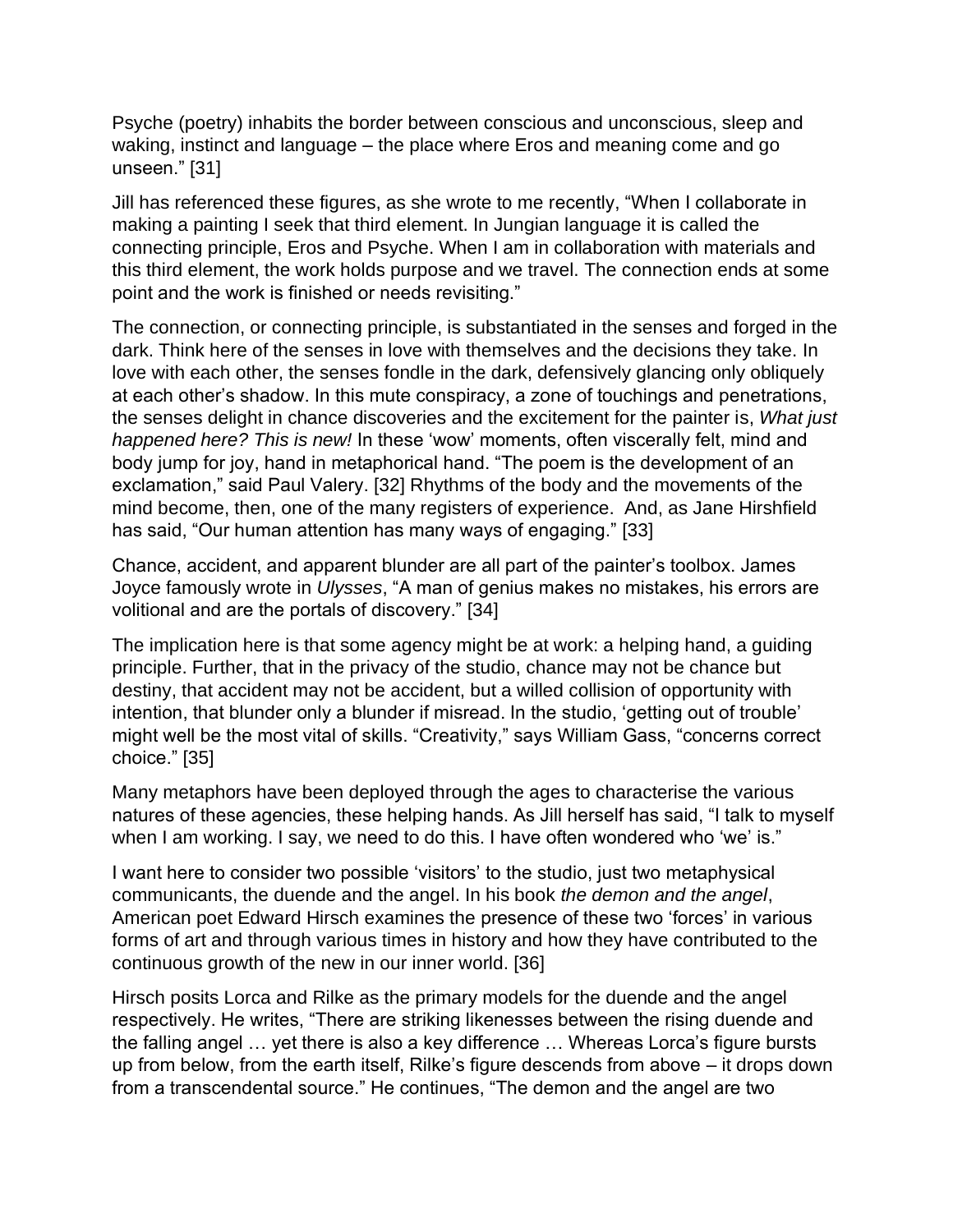external figures for a power that dwells deep within us. They are the imagination's liberating agents, who unleash their primal force into works of art." [37] I know that Lorca's evocations of the duende made a strong impression on Jill in her early years and still do.

This is not the place for an extensive examination of these two figures, but some elaboration might be enlightening. I'm going to rely heavily here on Hirsch's short closing chapter. "Both the duende and the angel take us to the far limits of the human self." He speaks of the duende animating the work of art, "with its breath, a dark fire." The angel illuminates the work of art with, "a fiery touch, a darkly luminous blessing." They are, he says, "figures crediting the imaginary realms that dwell deeply within us."

Hirsch goes on to ask where the angel and the duende might be found. By way of sampling, here are some of his suggestions. The angel might be found "burning on roof tops, moving through secret passageways and winding staircases, corridors of light and red mountain ranges, country churches and abandoned cemeteries, like twenty thousand stars purpling at midnight. It flashes its sword in the gate and troubles your dreams."

The duende might be found "flinging itself into the vast night. Look for it hiding under your boot soles. (It) is a wind that breathes through the empty arches over the heads of the dead, the wing of a wounded hawk, a dream that mocks the bloody mocking bird and flees through empty subway tunnels, it is a joy that burns and a suffering that scalds like hot ice. It annunciates," (and here Hirsch uses a line from Lorca's *Deep Song*) "the constant baptism of newly created things." [38]

To my ear, the duende and the angel represent a dialectical pair: disruption and salvation. Two forces ever present in the ebb and flow of work.

Throughout this essay, there has been both an explicit and an implied acknowledgement of the notion of the transmutation of energies. But transmutation per se is not enough. The last and great requirement is coherence, the magic of order and belonging. Or, as Auden has put it, "when we find ourselves in the presence of clear thinking about complex feelings." [39]

Some may call this composition. Composition is never composure. Composure is stable and at rest. Composition is an arrangement of tensions, a choreography, an alignment of energies speaking through the beats of continuity and discontinuity. Composition is the articulation of a grand oxymoron — a profound stasis bristling with nervous energies. All entrancing organisation is underpinned by precariousness.

The word 'nervous' here is apposite. In the nineteenth century, R.A.M. Stevenson in his monograph on Velasquez spoke of the "nervous force of the brain working across a picture." [40] And Calasso, in *Literature and the Gods*, talks of "the hidden nerve structure of every composition." [41]

"We are unknowing dancers by nature," said philosopher Alva Noe. A little further on, "Ee are organised by the things we do." [42]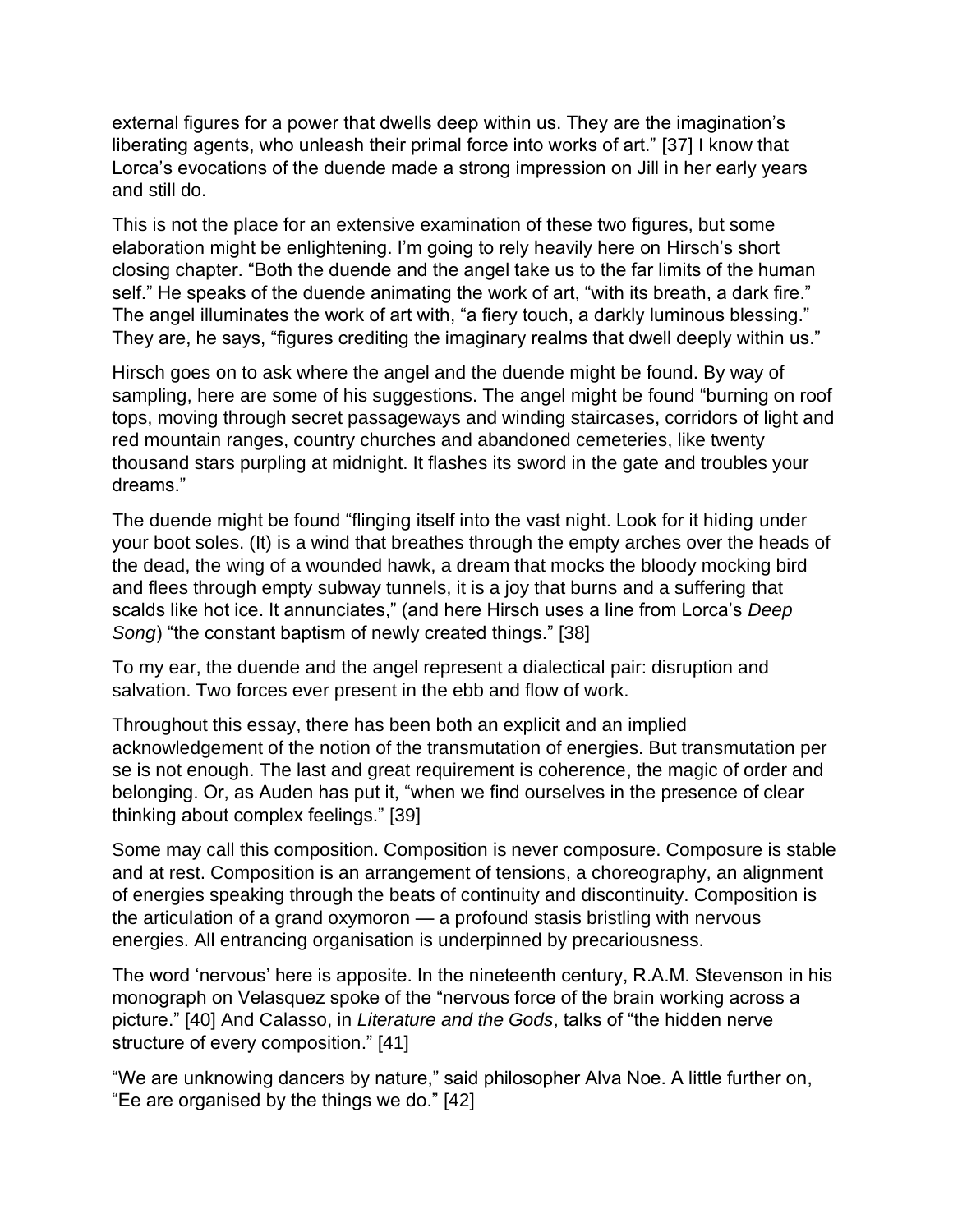To my mind, the fundamental organising principle that inhabits all painters' thinking at every level is this: "How much is too much, and how much is too little?" This might have to do with quantities of pigmentation, for instance, but this is not the crucial area of concern. More importantly, it has to do with navigation, maintaining a viable course through the various weathers of one's person to get to that special destination we all crave — a painterly Shangri-La. This consideration of too much or too little is not to evoke the Aristotelian notion of a golden mean, or the idea of 'a moderation in all things.' Far from it, for without teasing the extremes, pushing the possible to the limit, one would be betraying a crucial knot in the web of seriousness. The value to be held here concerns the necessary qualities of ambiguity, anomaly, and of nuance — tension in extremis — keeping the various inner horses of oneself in creative alliance.

In my view, the most frequent error made by painters, especially in the abstract mode, is to couple too much self-satisfaction with too little uncertainty. This is a fatal alliance, leading to the misguided notion that appearance is a convincing substitute for mind. It isn't. This flawed idea is anathema to good painting. It's a capitulation to the temptations of cosmetic tones and the anodyne touch of a timid brush. Poor painting reeks of recurrent betrayals of value.

The power may be in the appearanc,e but the appearance is not the power. The power of the painting lies in the mind of the painting, which in turn is grounded in the gravity of the endeavour and the rigour with which each endeavour is pursued — how its terms are respected. It lies in how much the endeavour asks of the author and how the author, in turn, stays true to their rhythms and knots, stays true to the deeper questions of the possibilities for consciousness.

Jill Trappler is a serious painter, and *Emerald Calling* is a serious painting.

*Ricky Burnett is an artist, writer and teacher living in Johannesburg*.

[1] Cesar Aira, *The Seamstress and the Wind*, trans. Rosalie Knecht (High Wycombe: And Other Stories, 2011), 118.

[2] Emily Dickinson, quoted in Charles Simic, *The Life of Images* (New York: Harper Collins, 2017), 15.

[3] In his play *Shadowlands*, the playwright William Nicholson attributes this remark to CS Lewis. It is unclear whether he actually said it or not.

[4] For an extensive contemporary examination of this see Alva Noe, *Strange Tools, Art and Human Nature* (New York: Hill and Wang, 2015).

[5] For more on this see Maria Popova, discussion on *Conversations with Artists* by Selden Rodman, Brain Pickings. Available [here.](https://www.brainpickings.org/2013/04/09/jackson-pollock-selden-rodman-conversations-with-artists/)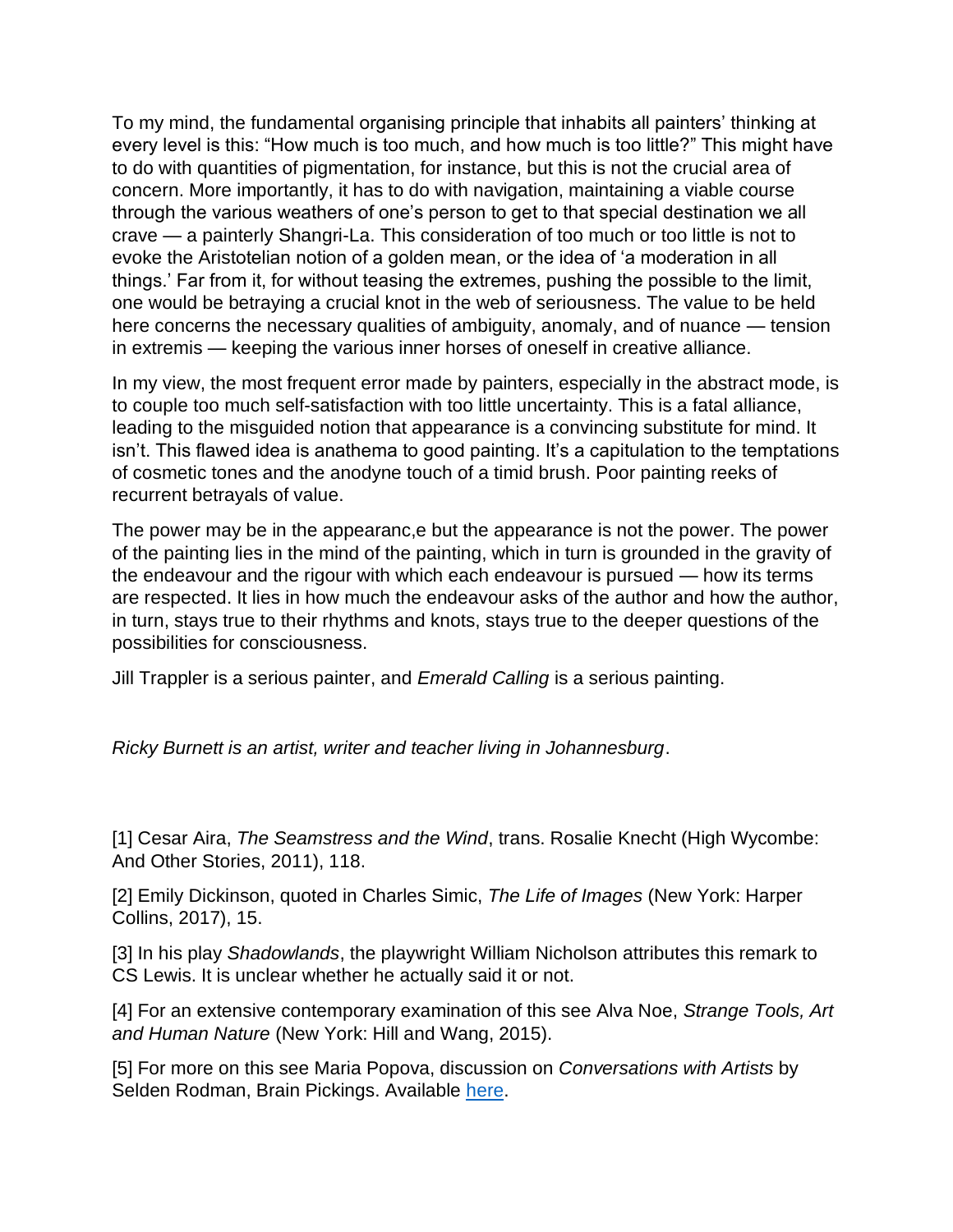[6] Martin Buber, *I and Thou,* first published in an English edition in 1937 by R & R Clarke, Edinburgh.

[7] Louise Gluck, *Proof and Theories* (New Jersey: The Echo Press, 1994), 128.

[8] Colin McGinn, *The Mysterious Flame* (New York: Basic Books 1999).

[9] In the introduction by Joseph Brodsky to Danilo Kis, *A Tomb for Boris Davidovich* (Middlesex: Penguin Books, 1980), xvi.

[10] Robert Calasso, *Literature and the Gods* (New York: Vintage International, 2002), 116.

[11] Richard Shiff, "Powder in the Sea." Un *Rothko/Sugimoto* (London: Pace Gallery 2012), 6

[12] Roberto Calasso, *Ka* (New York: Vintage Books, 1998), 259.

[13] Calasso, *Ka*, 258.

[14] Calasso, *Literature and the Gods*, 126.

[15] Calasso, *Literature and the Gods*, 131.

[16] José Ortega y Gasset, *Meditations on Quixote* (New York: The Norton Library, 1963), 41.

[17] Gluck, *Proofs and Theories*, 117.

[18] Charles Simic, *The Lives of Images* (New York: Harper Collins, 2015), 5.

[19] Mary Jacobus, *Reading Cy Twombly* (Princeton: Princeton University Press, 2016), 67.

[20] Jane Hirshfield, *Ten Windows*, (New York: Alfred A Knopf, 2017), 123.

[21] Hirshfield, *Ten Windows*, 190.

[22] Hirshfield, *Ten Windows*, 116.

[23] Gluck, *Proofs and Theories*, 123.

[24] Brodsky, introduction to *A Tomb for Boris Davidovich*, xvi.

[25] Jean-Luc Nancy, *The Ground of the Image* (New York: Fordham University Press, 2005), 9.

[26] Italo Calvino, *Mr Palomar* (Orlando: Harcourt Inc., 1985), 55.

[27] Simic, *The Lives of Images*, 23.

[28] Clarice Lispector quoted in Nicholas Humphrey, *Soul Dust* (New York: New Directions Publishing, 1990), 138.